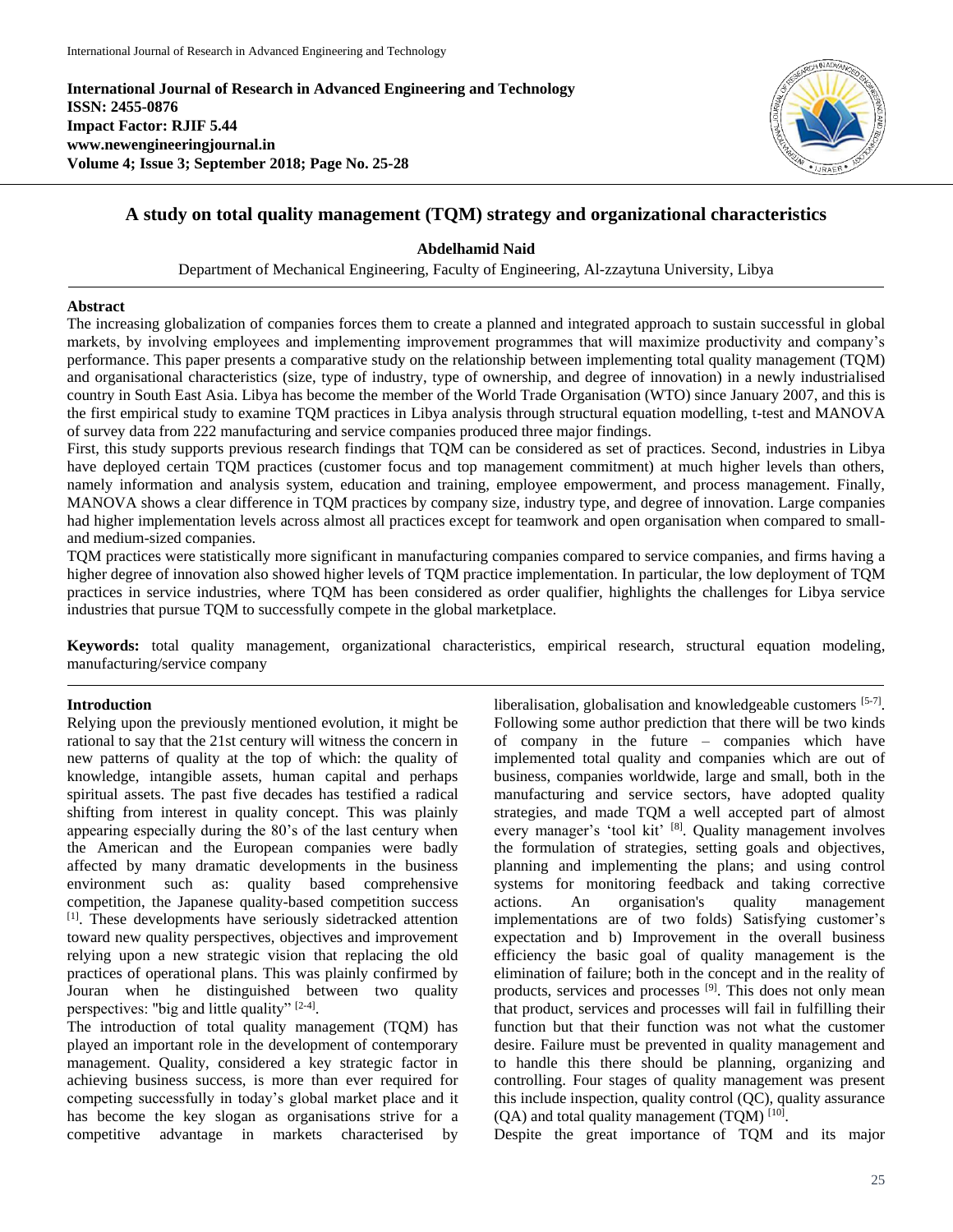contribution to the movement of ensuring a continuous enhancement of, process, products, and services quality, the concept is still confronting many obstacles and receiving criticisms related to its high cost caused by the poor relationships between cultural restrictions and company performance standards.

The main objectives of this research are to highlight the benefit of TQM implementation in the service sector and manufacturing industries by examining the basic principles of TQM in the airline. It will thus compare and contrast the performance of TQM in those sector and Non TQM service and manufacturing industries by measuring statistically three major added values namely:-

- Customer satisfaction
- Employee satisfaction
- Operational effectiveness

## **Research methodology**

## **TQM measures**

The extensive literature review presented above provided the basis for operational sing the constructs for measuring TQM implementation (dependent variable). There are many definitions of TQM in the literature, and a variety of approaches have been used by researchers to assess its implementation at the firm level  $[11]$ . By keeping all these contributions in mind, this study constructed a TQM model comprising of the following 11 dimensions: leadership and top management commitment, employee involvement, employee empowerment, education and training, teamwork, customer focus, process management, strategic planning, open organisation, information and analysis system, and service culture [12-15]. These dimensions were selected because each of them matched the following criteria:

- a. Represent the hard and soft aspects of TQM.
- b. Included in the world recognised quality awards and in line with the practices proposed by the majority of TQM scholars and practitioners.
- c. Correspond to the Vietnam Quality Award criteria, and therefore suitable for industry analysis in the context of selected country.
- d. Considered critically important for implementing TQM in both manufacturing and service organisations

## **Organisational characteristics**

The organisational characteristics (independent variable) adopted in this study were company size, ownership, industry type, and degree of innovation (measured by the number of new products/new services that the firm actually had developed and commercialized over the last three years).

## **3Data collection**

All the companies included in this survey had been ISO 9001 certified for at least 2 years. This condition ensured that managers in the companies sampled for the questionnaire survey had sufficient knowledge and experience with quality management practices. Many Asian firms are reluctant to participate in research surveys without first developing a personal relationship with the researchers [16-18].

Questionnaires were sent to the managers of 500 companies, resulting in a total of 222 questionnaires returned, which is a

response rate of 44.4% and one and a half times the average response rate reported by previous research studies. Due to missing data, 18 questionnaires had to be excluded, leaving 204 valid questionnaires for the analysis. In accordance with the classification in the companies in our sample were categorized into three groups: small firms with less than 50 employees, medium-sized firms with 50–200 employees, and large firms with more than 200 employees.

Since the small companies in our sample accounted for such a small share (2.04%), we finally divided the firms into two groups: small or medium-sized firms with less than or equal to 200 employees (32% of the sample), and large companies with more than 200 employees (68%). These finding similar with other used a similar classification in their study in Thailand <sup>[19]</sup>. About 25% of all firms were either foreignowned or joint ventures, 56% were state-owned companies and the remaining was privately owned. About half were in manufacturing, 17% were in the service sector and the remaining produced both manufactured products and services. In order to assess a possible respondent bias, 30 nonrespondent companies were contacted by phone to collect the following information and compare this with the respondent firms:

- Size (number of employees);
- Type of industry (manufacturing or service);
- Ownership type.

Similar to the respondent sample, the first two above dimensions were categorized into two groups: small or medium-sized firms and large companies; and manufacturing and service companies. Ownership was divided into three categories: 100% foreign owned and joint venture, stateowned and private companies. The results of the comparison between the respondent and non-respondent samples showed a higher share of large companies, state-owned companies, and manufacturing companies in the non-respondent sample with 76.7% of the companies being large compared to 67.9% in the respondent sample; 76.7% being state-owned companies compared with 56.4% in the respondent sample; and 63.3% in manufacturing compared with 47.3% in the respondent sample. However, these differences are not large enough to indicate a substantial difference between respondents and nonrespondents. All chi squared values for size, type of industry and ownership were smaller than the chi-square table value for 0.05 significance (3.84 for 1 degree of freedom, and 5.99 for 2 degrees of freedom), and all p-values were greater than 0.05. Thus, the respondents and non-respondents can be considered as similar [20] .

## **Data analysis and discussion**

TQM has become a key element for fruitful organizational performance () and a key indicator of the company's ability to compete at the market place. It also be considered as a competitive advantage () or a source of competitive advantage [21]. This is because TQM has a great impact on customer satisfaction, competitive power, and innovation of the company. However, TQM has been in a continuous confrontation with many obstacles and problems, and in many cases these challenges were accompanied by negative assessment of some field studies results which expanded these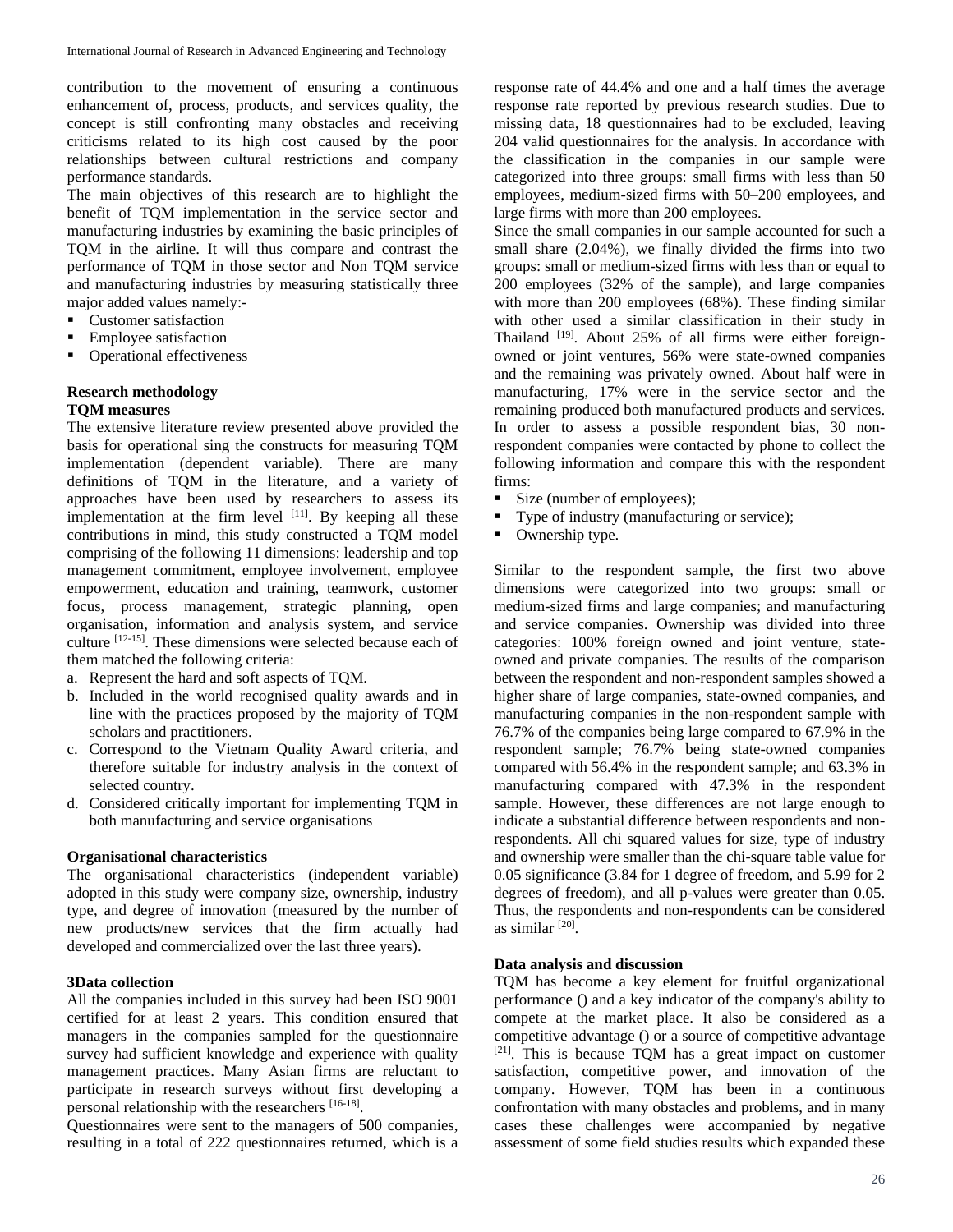challenges [22]. This study has realized that there are three main sources for quality management practices: the ISO 9000- 2008 and 2015, the accreditation certificate, and the contributions of researchers to identify and develop TQM elements. This study revealed that the ISO 9000 and accreditation certificate are both representing the standardized systems. These systems greatly rely upon providing the minimum necessary requirements for building a quality management system that characterized by its measurable standardized specifications. In comparison with those two resources researchers' contributions are characterized by its continuous evolution for all concepts and practices of quality system with new additional suggestions and improvements that go beyond the standards and specific requirements of ISO 9000 and accreditation systems. Quality management is the most important development that the industry and services sectors have ever seen. By the 1980s-decade, quality management has urged companies to adopt the strategic vision of quality in which considers quality as a competitive advantage. The findings of this study clearly indicate that five dimensions of TQM (QS, QL, RP, RS, and CI) have a positive impact on hospital innovation and reputation. This result is symmetrical to the results of many previous field studies  $[24-26]$ .

#### **Results**

**Table 1:** MANOVA tests on TQM constructs

| Effect     | Model                                       |                 | <b>Significance</b> |
|------------|---------------------------------------------|-----------------|---------------------|
| Innovation | Pillais trace Wilkins model 10.778 10.778   |                 | 0.000               |
| Ownership  | Pillais trace Wilkins model                 | 0.875 0.874     | 0.000               |
|            | Company size   Pillais trace Wilkins model  | $0.456$ $0.425$ | 0.026               |
|            | Industry type   Pillais trace Wilkins model | 0.467 0.432     | 0.434               |

**Table 2:** Descriptive statistics for implemented TQM constructs.

| <b>Team Constructs</b>      | <b>Mean (Ranked)</b> | S.D  |
|-----------------------------|----------------------|------|
| Customer focus              | 4.06                 | 0.59 |
| Top management commitment   | 4.01                 | 0.59 |
| Service culture             | 3.77                 | 0.56 |
| Strategic planning          | 3,67                 | 0.76 |
| Open Organization           | 3.63                 | 0.78 |
| Team work                   | 3.56                 | 0.45 |
| Employment involvement      | 3.47                 | 0.67 |
| Process management          | 3.23                 | 0.67 |
| <b>Educational training</b> | 3.59                 | 0.87 |
| Information analysis        | 3.67                 | 0.67 |



## **Conclusions**

This study investigated whether there is a difference in the TQM constructs implemented by Libyan manufacturing and service companies of different ownership, size, industry type, and innovation performance. While MANOVA was the main technique applied, the measurement model for TQM constructs was examined with the help of structural equation modeling. Several conclusions can be drawn from the above results. Fist, in manufacturing and service companies, customer focus and top management commitment have been implemented at a quite high rate while information and analysis system, education and training, employee empowerment, and process management were found to be just average. This result suggests that Middle East companies still have a lot room for improving their TQM strategy. Second, TQM principles that have been generally considered as a set of practices, in previous studies, could be confirmed as valid for the industries in Libya for both manufacturing and service sectors. Third, the MANOVA results indicate that company size, industry type, and degree of innovation influenced the degree of TQM implementation.

Large companies showed a higher implementation rate in almost all quality management practices except for teamwork and open organisation when compared to small- and mediumsized companies. Particularly, for service culture and strategic planning, large companies were statistically significantly stronger than small- and medium-sized companies. Highly innovative companies showed a higher rate of implementation for all TQM constructs compared to companies with a low innovation performance, which suggests that TQM supports conditions for innovation. This finding contributes to the literature pondering the question whether TQM support the firm's innovation. The small sample size of service companies is the major limitation of the study. In addition, further research should focus on more innovative industries, such as electronics, automotive and food industries and should also explore the relationship between TQM being a competitive manufacturing/operational strategy and other business strategies such as differentiation and cost leadership. Finally, an industry specific, cross-country analysis in Southeast Asia could help policy makers in these newly industrializing countries to understand how to maintain their industries' competitiveness while facing increasing global competitions.

#### **References**

- 1. Ahire SL, Golhar DY. Quality Management In Large Versus Small Firms. Journal of Small Business Management. 2001; 27:1-13.
- 2. Ahire LS, Golhar DY, Waller MA. Development and Validation of TQM Implementation Constructs. Decision Sciences. 1996; 27:23-56.
- 3. Ahire SL, Landeros R, Golhar DY. Total Quality Management: A Literature Review and an Agenda for Future Research. Production and Operations Management. 1995; 4(3):277-306.
- Ahmed PK. Culture and Climate for Innovation. European Journal of Innovation Management. 1998; 1(1):30-43.
- 5. Anderson JC, Gerbing DW. Structural Equation Modeling In Practice: A Review and Recommended Two-Step